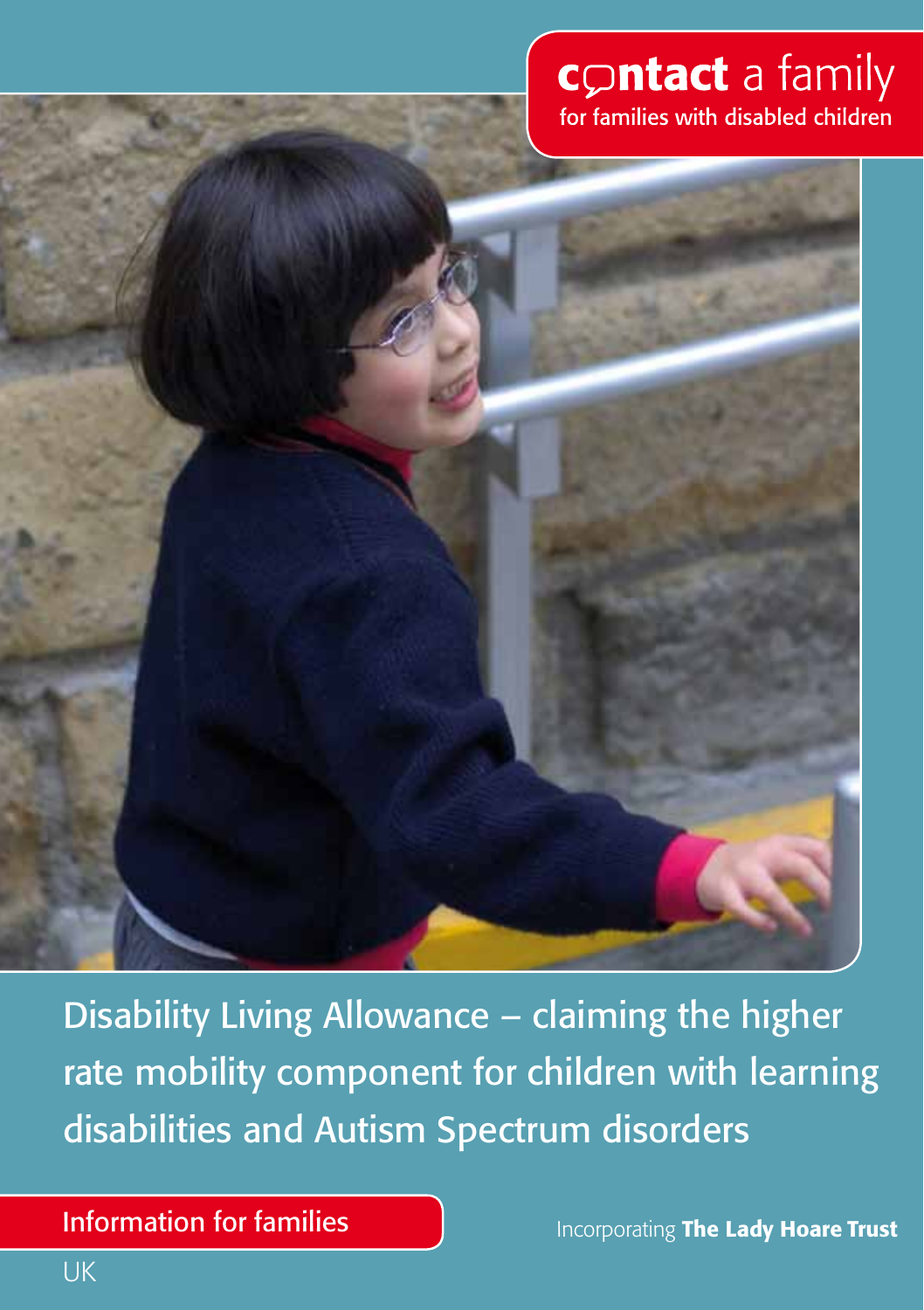# Introduction

Disability Living Allowance (DLA) is the main benefit for disabled people and is there to help meet any extra costs of being disabled. Any ill or disabled child may qualify.

The benefit is paid in two main parts called 'components'.

- The 'care component' designed to help with the extra costs of having care needs, and
- The 'mobility component' designed to help with the extra costs of getting around.

There are two rates of the mobility component. The highest rate which can be paid from the age of 3 years and the lowest rate which can be paid from the age of 5 years.

This guide looks in detail at how children with learning disabilities and Autism Spectrum disorders may qualify for DLA mobility component at the highest rate. Lots of helpful hints and tips can be found in our publication, 'A guide to claiming Disability Living Allowance for children'. Contact our helpline for a copy.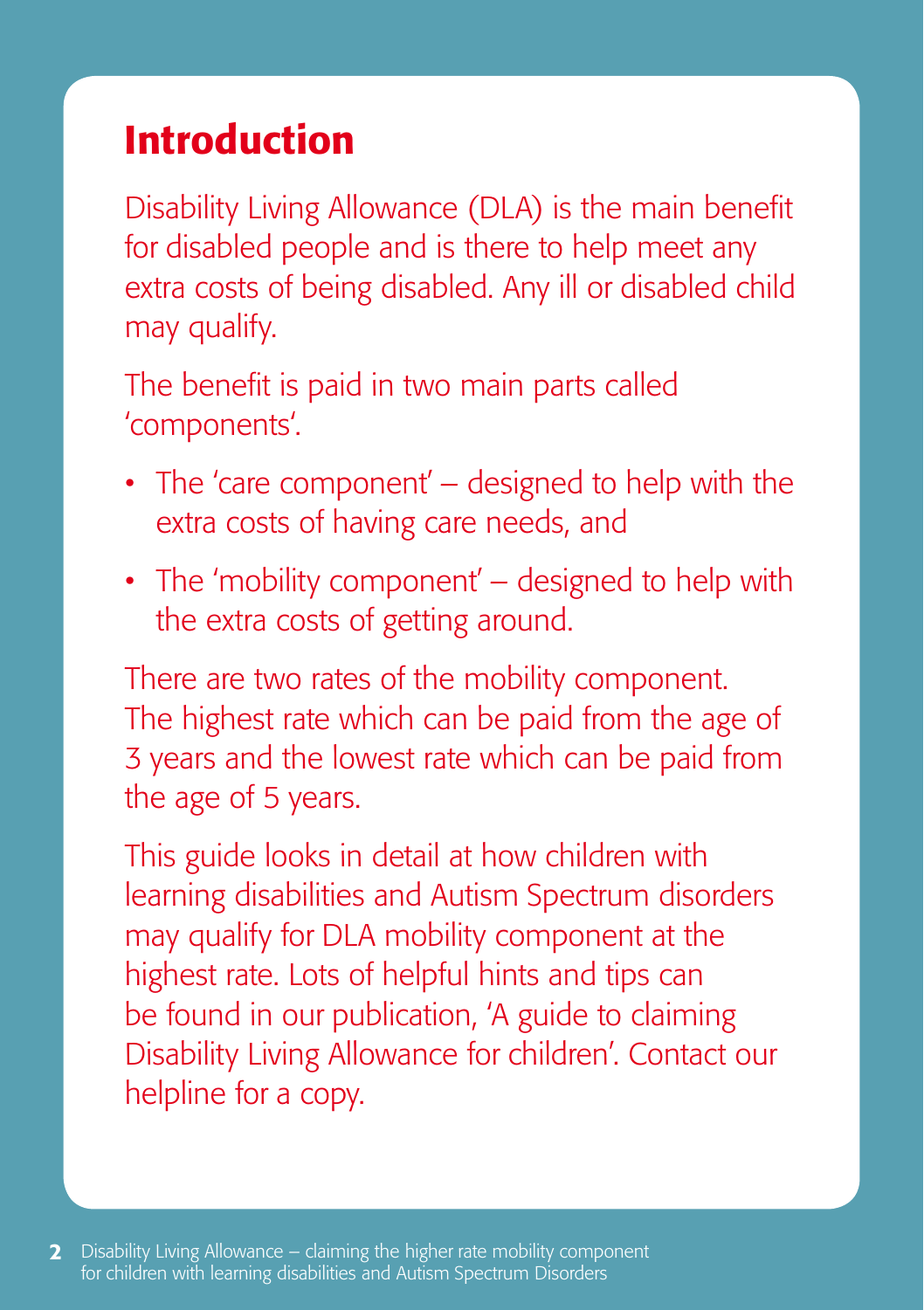#### <span id="page-2-0"></span>**Contents**

### DLA higher rate mobility component

If your child has a mental disability but does not qualify for the higher rate mobility component they may qualify for the lower rate of the mobility component instead. For more information about the lower rate see our publication, 'A guide to claiming Disability Living Allowance for children', which also gives information about the care component of DLA, how to claim, and how DLA can help you to qualify for other benefits, such as Carer's Allowance.

## Claiming and getting a decision

If, having read these notes, you consider that your child may qualify for the high rate mobility component, get expert advice from your local Citizens Advice Bureau (CAB), disability advice centre or welfare rights unit. They may be able to help you complete the claim form or with preparing to challenge a decision made by the Department for Work and Pensions (DWP).

The issues discussed here may not always be considered by the DWP in making a DLA decision, as a result, children with Autism Spectrum disorders or learning disabilities may be awarded the lower rate of mobility component at first. It may be necessary to seek a reconsideration or appeal a decision for the higher rate mobility component to be awarded.

There are very short time limits for challenging decisions so you should not delay in seeking advice and taking action.

#### **Warning**

If you have an existing award of DLA and you ask for it to be looked at again there is a risk your award could go down rather than up. Because of this, it is always best to get help from a Citizens Advice Bureau (CAB) or local welfare rights service.

If you need any further help or are having problems finding local sources of specialist help please contact our helpline.

Freephone helpline: 0808 808 3555 Web: [www.cafamily.org.u](http://www.cafamily.org.uk)k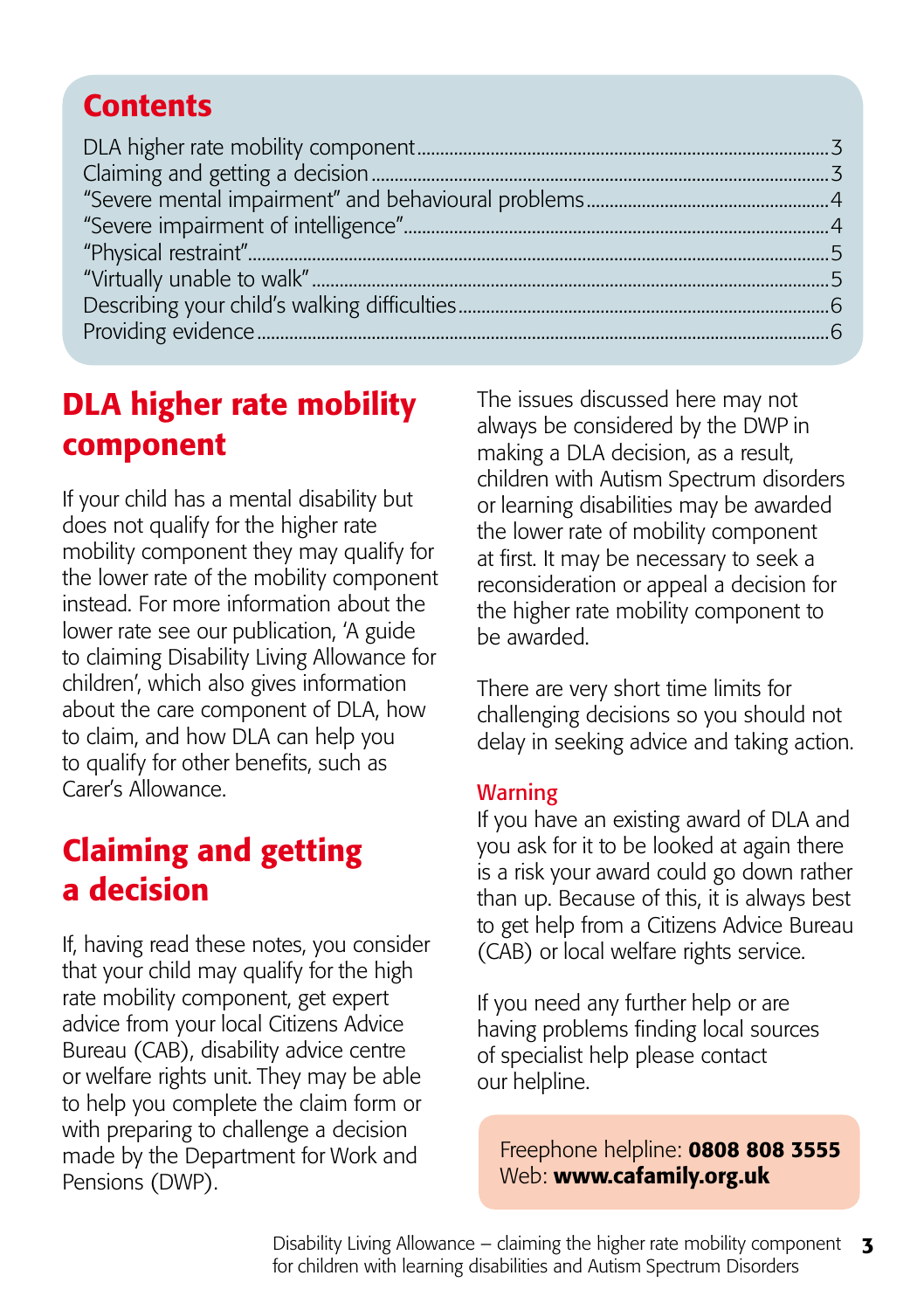<span id="page-3-0"></span>Terminology: When assessing the rate of DLA, some of the words in the rules have a specific meaning and we explain these throughout the guide, such as "Severe mental impairment". See below.

### "Severe mental impairment" and behavioural problems

Some children qualify for the higher rate of the mobility component of DLA because they have a "severe mental impairment" and exhibit behavioural problems.

To be entitled to the higher rate mobility component on this basis your child must:

- be entitled to receive the higher rate care component of DLA; and
- suffer from "a state of arrested development or incomplete physical development of the brain which results in severe impairment of intelligence and social functioning". (Severe impairment of social functioning is generally accepted as meaning that the child has severe learning difficulties which mean that he/she cannot progress much further than acquiring basic life skills, for example, feeding, dressing, washing and using the toilet.); and,
- "exhibit disruptive behaviour" which "is extreme" (disruptive behaviour can include aggression and hyperactivity); and
- "regularly require another person to intervene and physically restrain him/ her to prevent him/her causing physical injury to themselves or another, or damage to property"; and
- be so unpredictable that he/she requires another person to be present and watching over them whenever they are awake.

Before considering an award, the DWP would normally arrange for a specialist's opinion.

DLA Case law has accepted that because Autism is a disorder of brain development, children with a diagnosis of Autism or Autism Spectrum disorder will satisfy the condition of "arrested or incomplete physical development of the brain".

### "Severe impairment of intelligence"

"Severe impairment of intelligence" is generally taken to be an IQ of 55 or less. However, this is not the only measure of impaired intelligence. Some children such as those with disorders in the Autism Spectrum may do well in intelligence tests but cannot apply that intelligence in a useful way in the real world. So, if an IQ is above 55, or there has not been an IQ test, the decision-maker at the DWP must consider other evidence, including that of impairment of social functioning where that has an effect on useful intelligence.

[4](#page-2-0) [Disability Living Allowance – claiming the higher rate mobility component](#page-2-0) [for children with learning disabilities and Autism Spectrum Disorders](#page-2-0)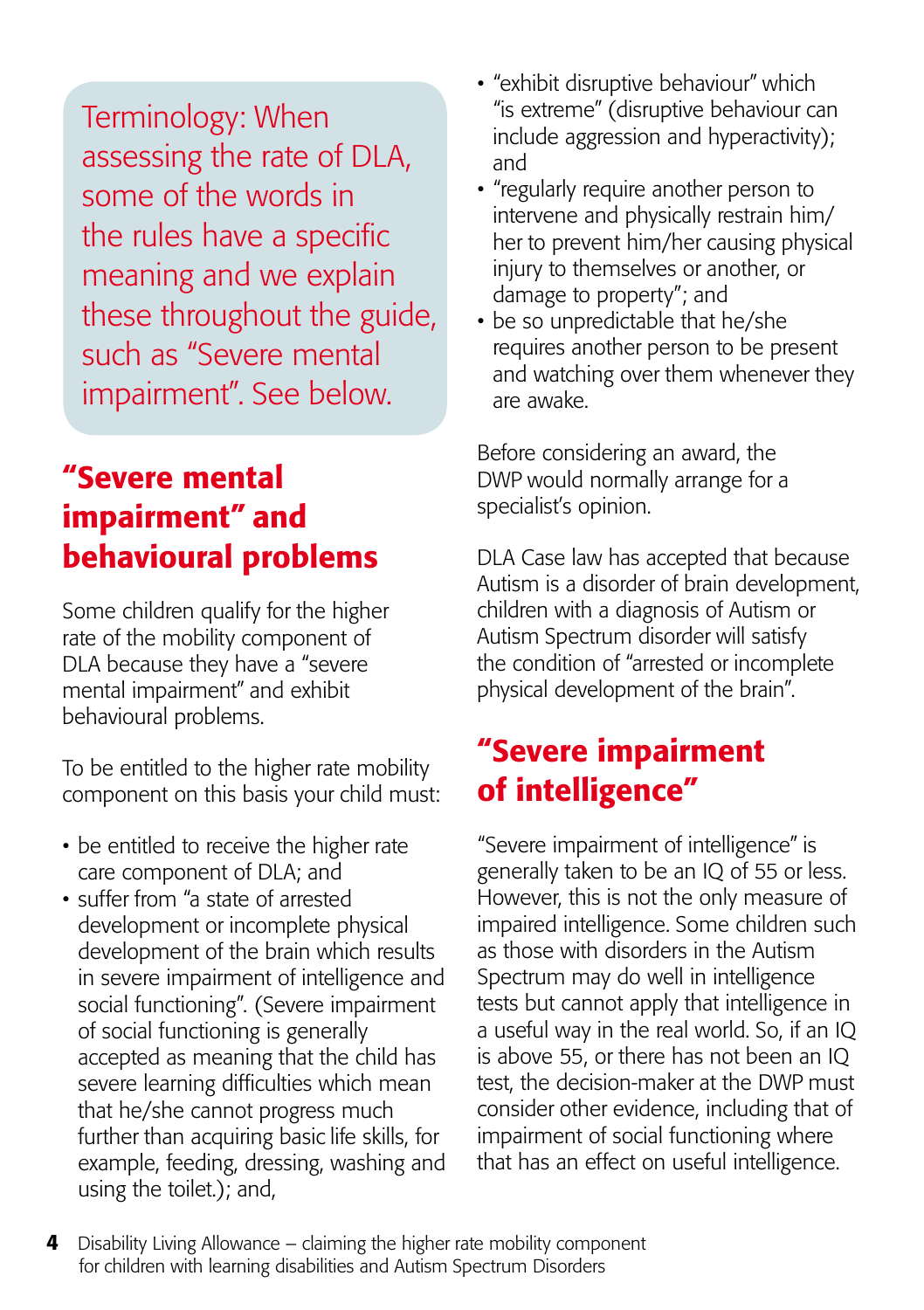## <span id="page-4-0"></span>"Physical restraint"

"Physical restraint" need not involve any force. If all that is needed to prevent your child causing injury or damage is some physical contact, such as a hand on the arm, that is enough to fulfil the test.

### "Virtually unable to walk"

Some children who cannot qualify for the high rate mobility component on the grounds of severe mental impairment and behavioural problems, may instead qualify on the basis that they are "virtually unable to walk". This may apply to some children who have a condition in the Autism Spectrum, or are deaf/blind, or have a learning disability such as Down syndrome.

The "virtually unable to walk" test is tied to the physical limitations to a child's ability to put one foot in front of the other and continue to make progress on foot.

Physical limitations can include behavioural problems if they are a reaction to, or as a result of, the child's physical disablement, for example, genetic damage as in the case of Down Syndrome or brain damage.

The test looks at interruptions in the ability to make progress on foot. These interruptions must be accepted as physical in origin, and as part of an accepted physical disablement rather than under the child's direct and conscious control.

DLA Case law has accepted that Autism Spectrum disorders are disorders of brain development.

You need to be able to show that:

- any behavioural problems, which may sometimes include a failure to exercise their powers of walking, stem from a physical disability; and,
- their walking difficulties, including interruptions in their ability to make progress on foot, happen often enough so that their walking ability is so limited that they are virtually unable to walk.

For example, children with Autism Spectrum disorders often have 'refusal episodes', where they refuse to either leave the house or go where parents want them to or will, whilst out, refuse to go any further. These refusals are not down to naughtiness or wilfulness and cannot be overcome by any threat of punishment or promise of reward. They occur because of the extreme rigidity of thinking associated with Autism and the inability to deal with unexpected events. These refusal episodes can be seen as a "temporary paralysis of will" which will count towards a "virtual inability to walk".

If it can be shown that these episodes are unpredictable and fairly frequent then an award of the higher rate mobility component may be made following a reconsideration of a decision or appeal.

Freephone helpline: 0808 808 3555 Web: [www.cafamily.org.u](http://www.cafamily.org.uk)k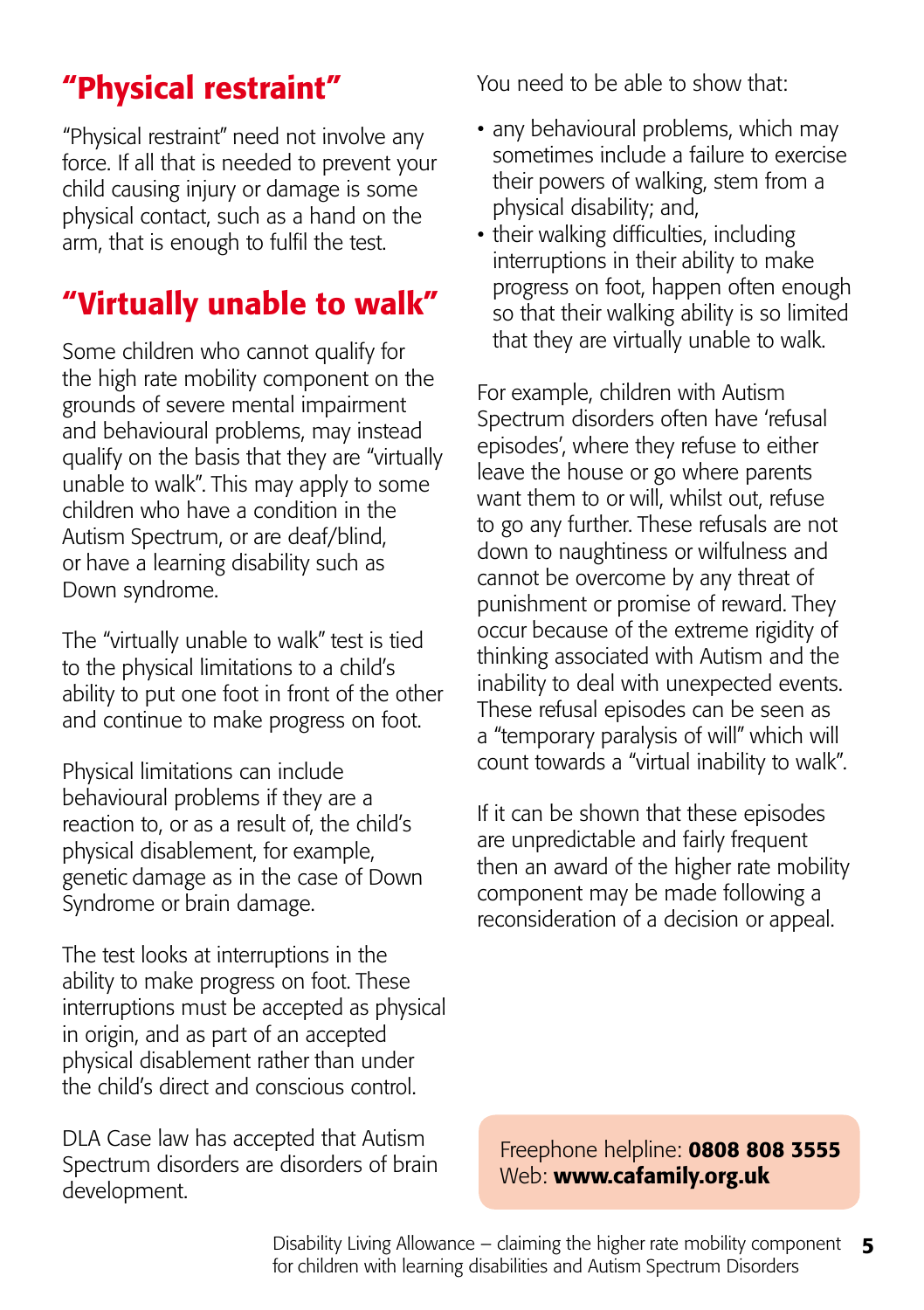### <span id="page-5-0"></span>Describing your child's walking difficulties

To help you describe your child's walking difficulties, you could carry out a 10 minute outdoor walking test in a safe place with help from another person. For each test:

- describe the place where you carried out the test
- mark a starting point and note the time
- let the child go; do not actively intervene to help them walk apart from a hand on the shoulder or words to help them start in the right direction
- write down a description of exactly what happens. Did they move at all? If yes, how do they walk or run. What size steps? How do they lift their legs? What is the speed of walking? Do they change speed or direction? How is their balance? Do they react to distractions?
- note each stop or interruption to their walking. Note the time, mark the place and measure the distance from the start point to the last stopping point
- describe exactly what happens. Why do you think they have stopped? Note the time they start to move again. What made them move on? Or why do you think they moved?
- at the end of the 10 minutes, mark the place they have reached. How far in a straight line is it from where they started?

If the child's walking ability is also limited by severe discomfort finish the test at that point having marked the time and distance. Describe the severe discomfort. This could be pain, breathing problems, distress and panic. Make a note of any outward and visible signs of their discomfort.

## Providing evidence

It will be helpful to provide evidence from a medical practitioner or other sources to show:

- that the learning disabilities have a physical cause (for example, brain damage)
- that all the behavioural problems which interrupt outdoor walking stem directly from a physical cause
- that the child is not able to exercise a deliberate and self-conscious choice in deciding whether or not to walk
- a clear picture of the child's normal walking difficulties and the frequency of interruptions in their ability to make independent progress on foot.

You need to present an objective picture of how the child normally makes or does not make progress on foot outdoors without active help from another person.

Reward yourself when the form is finished. Completing the DLA form can be time consuming, stressful and demoralising. But if you get the DLA it will be worth it in the end.

 [6](#page-2-0) [Disability Living Allowance – claiming the higher rate mobility component](#page-2-0) [for children with learning disabilities and Autism Spectrum Disorders](#page-2-0)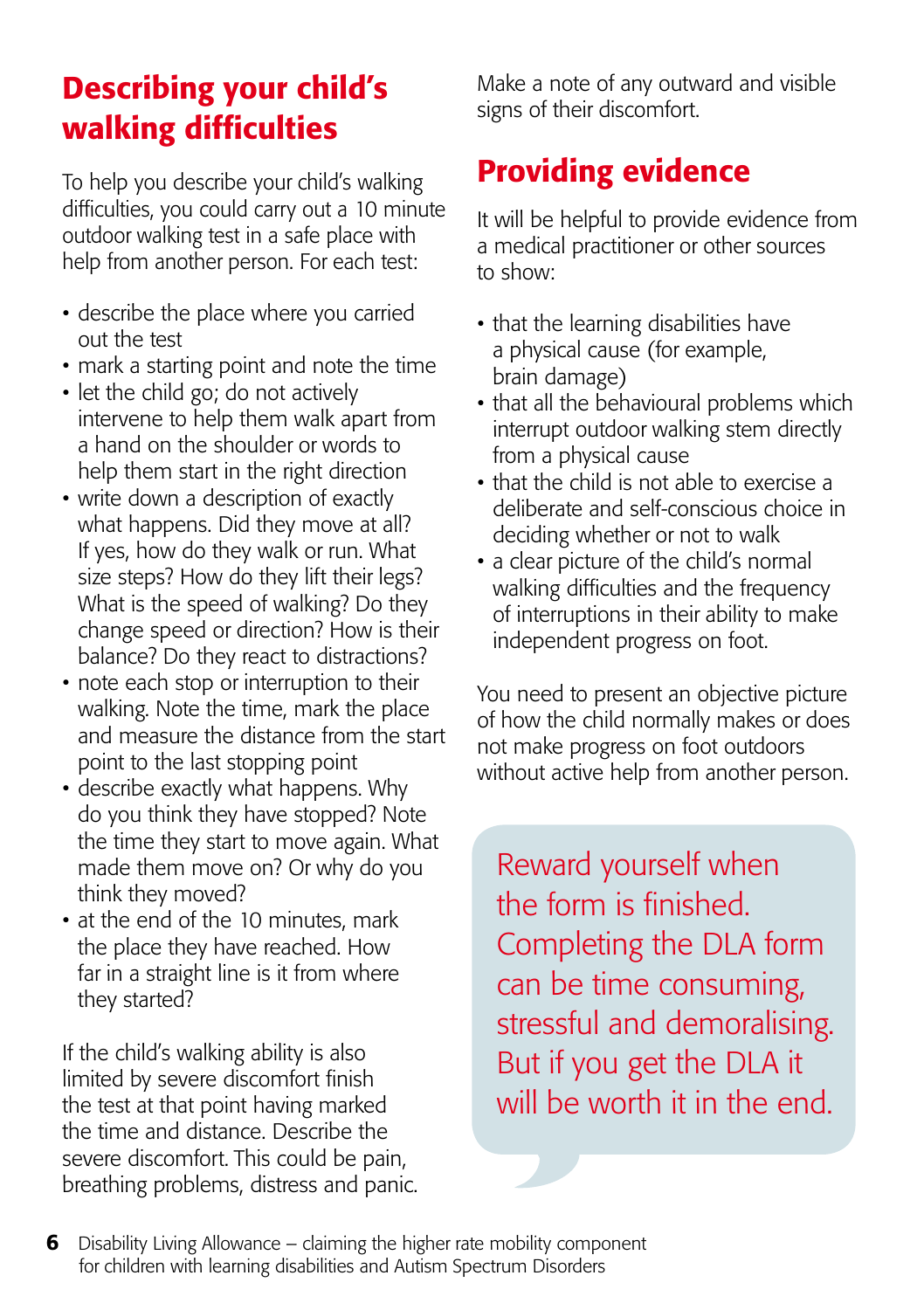Written by Derek Sinclair and Seán Meaney

This information has been taken from a variety of sources including the Disability Rights Handbook and the National Association of Citizens Advice Bureaux Information System. It should not be taken as a complete statement of the law on this subject and Contact a Family cannot take responsibility for any actions taken solely on the basis of this information. You should obtain up-to-date and specific advice.

#### Social networking

Contact a Family is on Facebook and Twitter. Join us at:

#### Facebook

[www.facebook.com](http://www.facebook.com/contactafamily)/contactafamily

#### **Twitter**

[twitter.com/contactafamily](http://twitter.com/contactafamily)

#### **Podcasts**

You can download podcasts from our website at: [www.cafamily.org.uk/](http://www.cafamily.org.uk/news/podcasts.html) [news/podcasts.html](http://www.cafamily.org.uk/news/podcasts.html)

iTunes users can listen to our podcasts at: <http://bit.ly/96EVT>

#### Videos

You can watch videos on our YouTube channel at: [www.youtube.com/cafamily](http://www.youtube.com/cafamily)

Freephone helpline: 0808 808 3555 Freephone helpline: 0808 808 3555 Web: [www.cafamily.org.u](http://www.cafamily.org.uk)k Web: [www.cafamily.org.uk](http://www.cafamily.org.uk)